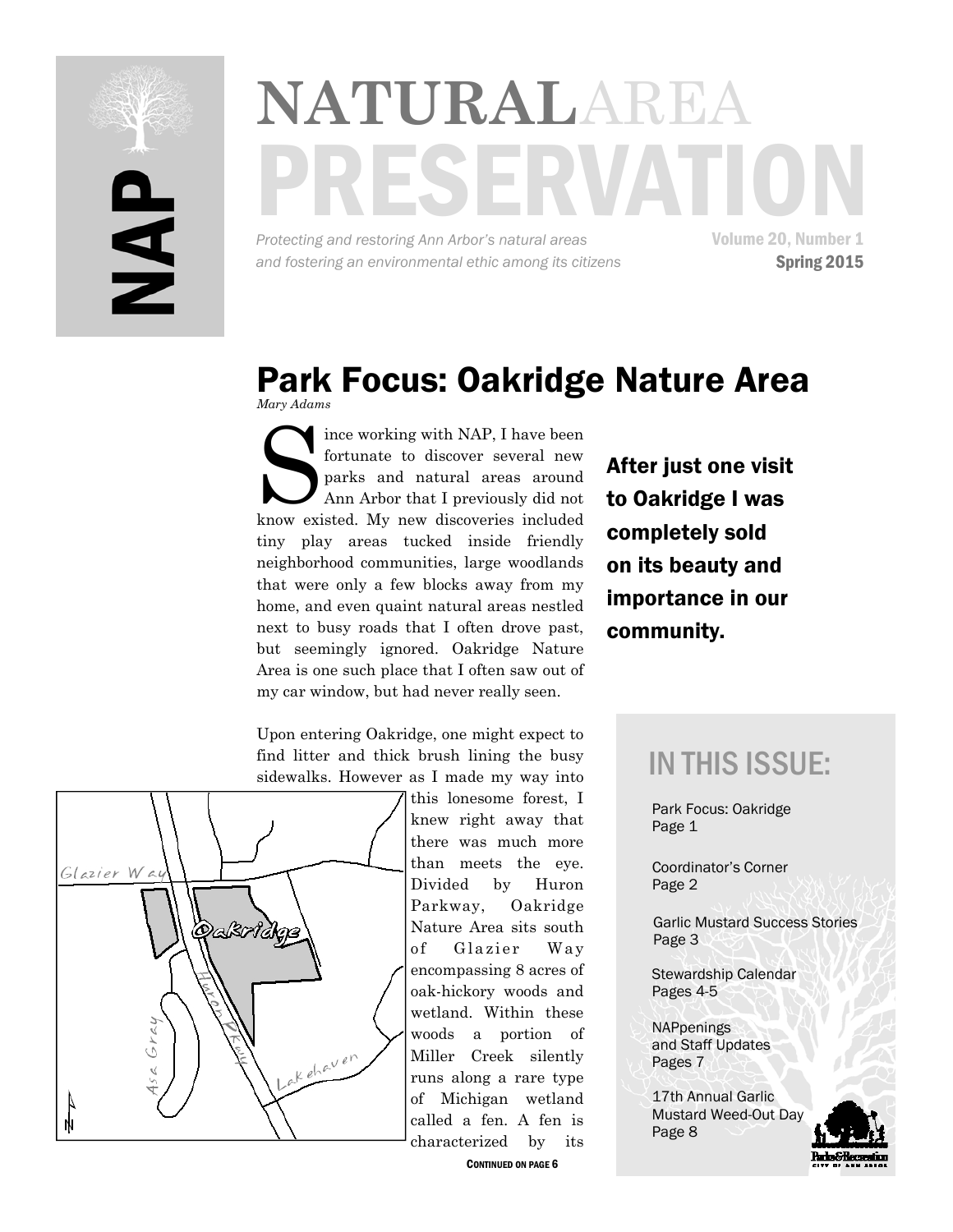

A unit of the City of Ann Arbor Community Services Area, Parks and Recreation Services.

*The mission of Natural Area Preservation is to protect and restore Ann Arbor's natural areas and to foster an environmental ethic among its citizens.* 

3875 E. Huron River Drive Ann Arbor, MI 48104 **Phone:** 734.794.6627 **Email:** NAP@a2gov.org **Website:** a2gov.org/NAP facebook.com/ann.arbor.NAP twitter.com/a2NAP

**Deputy Manager for Volunteerism and Natural Area Preservation:**  Dave Borneman **Stewardship Specialists:**  Becky Gajewski Michael Hahn Conservation Workers: Cristine Santanna Drew Zawacki Nathan Helms Rachel Nagel Inventory Staff: Dea Armstrong, Ornithologist Patrick Terry, Herpetologist **Volunteer and Outreach Coordinator:**  Tina Stephens Outreach Assistants: Dana Burnette Dana Novak Mary Adams

*Natural Area Preservation is funded by the voter-approved 2013-2018 Park Maintenance & Capital Improvements Millage.* 

# **CORNER**  COORDINATOR'S

# Restoring Relationship To Land

Long-time readers will know that NAP's current mission statement was not our original one. We changed it after our first few years of existence and added the part about "fostering an environmental ethic." Basically we were acknowledging that it wasn't enough to just restore our natural areas. We also wanted to restore our relationship with those natural areas.

So, I was thrilled this past January to hear this same message shared by one of our keynote speakers at the Stewardship Network's annual conference on The Science, Practice, and Art of Restoring Native Ecosystems. The speaker was Robin Wall Kimmerer, a professor at State University of New York. She is also the Founding Director of the Center for Native Peoples and the Environment, and a member of the Citizen Band Potawatomi. Wearing all of those hats, she gave a great talk on finding common ground between traditional and scientific knowledge. For me, these were the most powerful words she shared, quoted directly from her PowerPoint presentation: *It's not the land which is broken, but our relationship to land. To restore land we must also restore relationship to land.* 

I like the way she says that. It's not enough to focus on what is wrong with the land. We also need to consider what is wrong with how we treat land, and how we interact with it. Nature is full of complex interconnecting relationships. It's a web of life. And we are part of that web. We are not only stewards of nature - we are also active members of it. So, the more that we wall ourselves off from Nature – the more that we isolate ourselves in air-conditioned buildings, seek nutrition from a can, and turn to video screens for entertainment and relaxation – the more our relationship with land suffers.

Fortunately, there are many easy ways to restore relationship to land, especially for Ann Arborites who have surrounded themselves with a fine network of parks and nature areas. None of us has to travel very far to be out in nature. Still not sure how to get started? Check out the calendar on pages 4-5 for a list of the many opportunities that NAP has to offer. Come learn how to identify frogs, toads, salamanders, birds, and turtles – and use that new knowledge to get you out into our parks as a NAP volunteer. Or join our controlled burn crew and help NAP return life-giving fire to our native ecosystems. Or be a photomonitoring volunteer and see nature through a different lens than you ever have in the past. Or roll up your sleeves and grab a hold of some garlic mustard and help us remove this invader from our forests. There are many, many opportunities that NAP has to offer that will help restore your relationship to land. And not only will the land benefit – you will benefit also!

<sup>-</sup> Dave Borneman, Deputy Manager for Volunteerism and NAP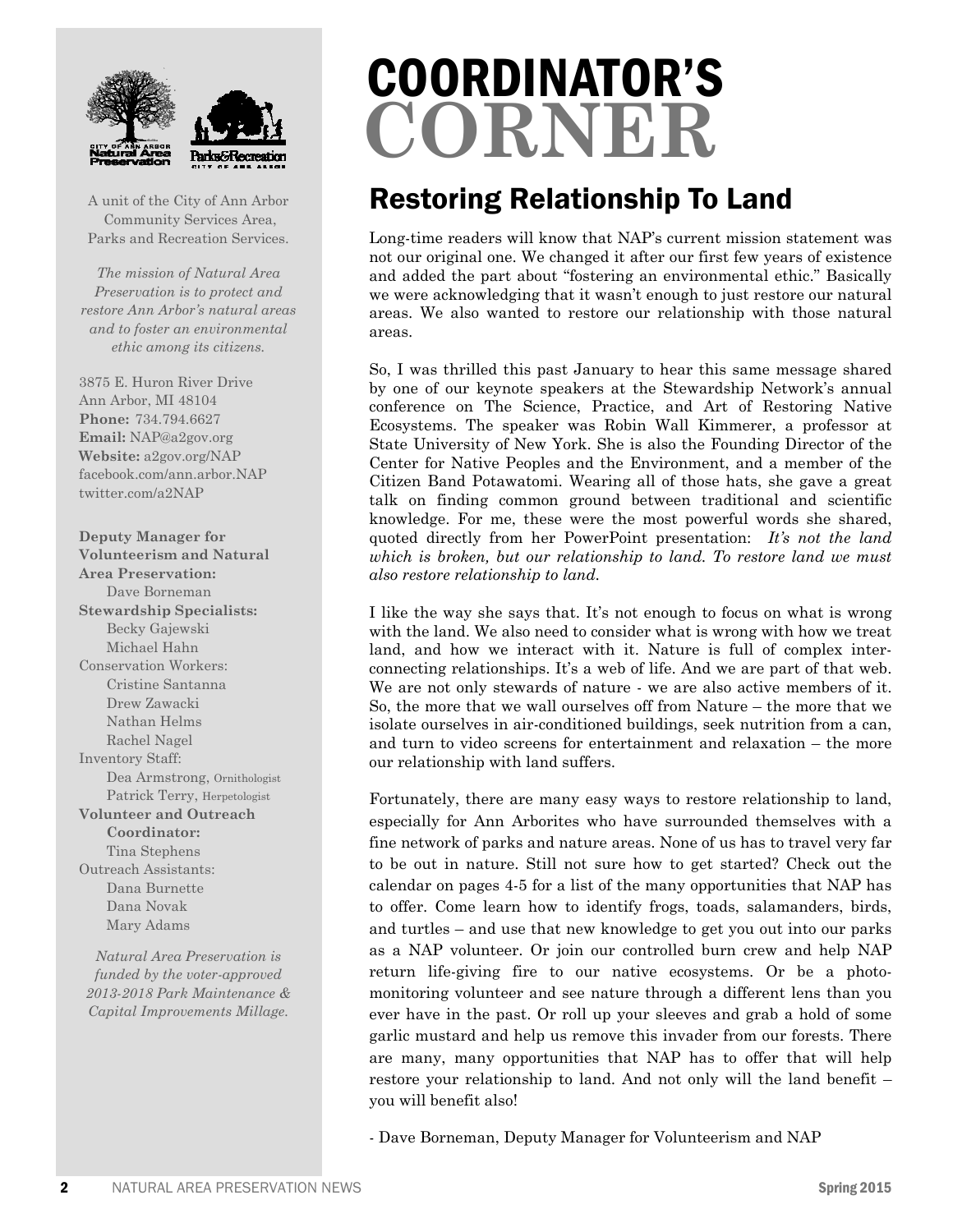# WINNING THE GARLIC **MUSTARD BATTLE**

*Becky Gajewski* 

Garlic mustard is a particularly aggressive and tricky invader. It grows in a wide variety of conditions – from wet to dry soils, and from sun to partial shade. It's especially fond of disturbed habitats, and it produces a chemical in its roots to keep other plants from growing. Knowing the nature of this invader can make eradicating it seem like a daunting task, and keeping a positive attitude is sometimes tough in the face of such an aggressive species. It can feel like an unwinnable fight, returning to the same place year after year to pull what seems like the same patch of plants over and over again.



But all that pulling really does make a difference! At NAP, we have been keeping track of our fieldwork in the parks since 1994. Looking at past records of the amount of time it took our field crew and volunteers to clear all the garlic mustard out of a given area each year, we find documentation that garlic mustard can be greatly controlled. As the garlic mustard population decreases from year to year, the time it takes to clear the area also decreases. Several of Ann Arbor's parks and natural areas have shrinking garlic mustard populations in their higher-quality sections. The graph below illustrates a good example at Huron Parkway Nature Area. There is a clear downward trend in the amount of time our field crew spent pulling garlic mustard in the park over the years. In less than a decade, our volunteer and crew's work effort has decreased from 109 hours in 2007 to 29 hours in 2014!



As one can see, the downward trend isn't a smooth one – some years required a little more effort than the year before. There are many factors that may cause this sort of fluctuation from year to year. If we have an early spring, for example, the garlic mustard may get an early start and cover more area than it would have otherwise. Or there may be a significant number of seeds lying dormant in the soil, just waiting for the right conditions to sprout (sometimes as much as 10 years after they were produced). And because garlic mustard is biennial, it is not uncommon to see its population rise and fall as plants that were tiny sprouts during the first year of their life bolt and flower the next year.

It's important not to give up if you see these temporary increases after years of effort. Our data shows that if you stay determined and keep chipping away little by little, you will be able to see a difference over time. If you're feeling discouraged, it can be helpful to talk to other folks who have had success in

controlling garlic mustard. They may have suggestions for different methods you can try. More importantly, they can be a good source of moral support in what could seem like an uphill fight. And we at NAP are also here to say that you can do it! Keep pulling away, and eventually that patch of invasives will be a distant memory.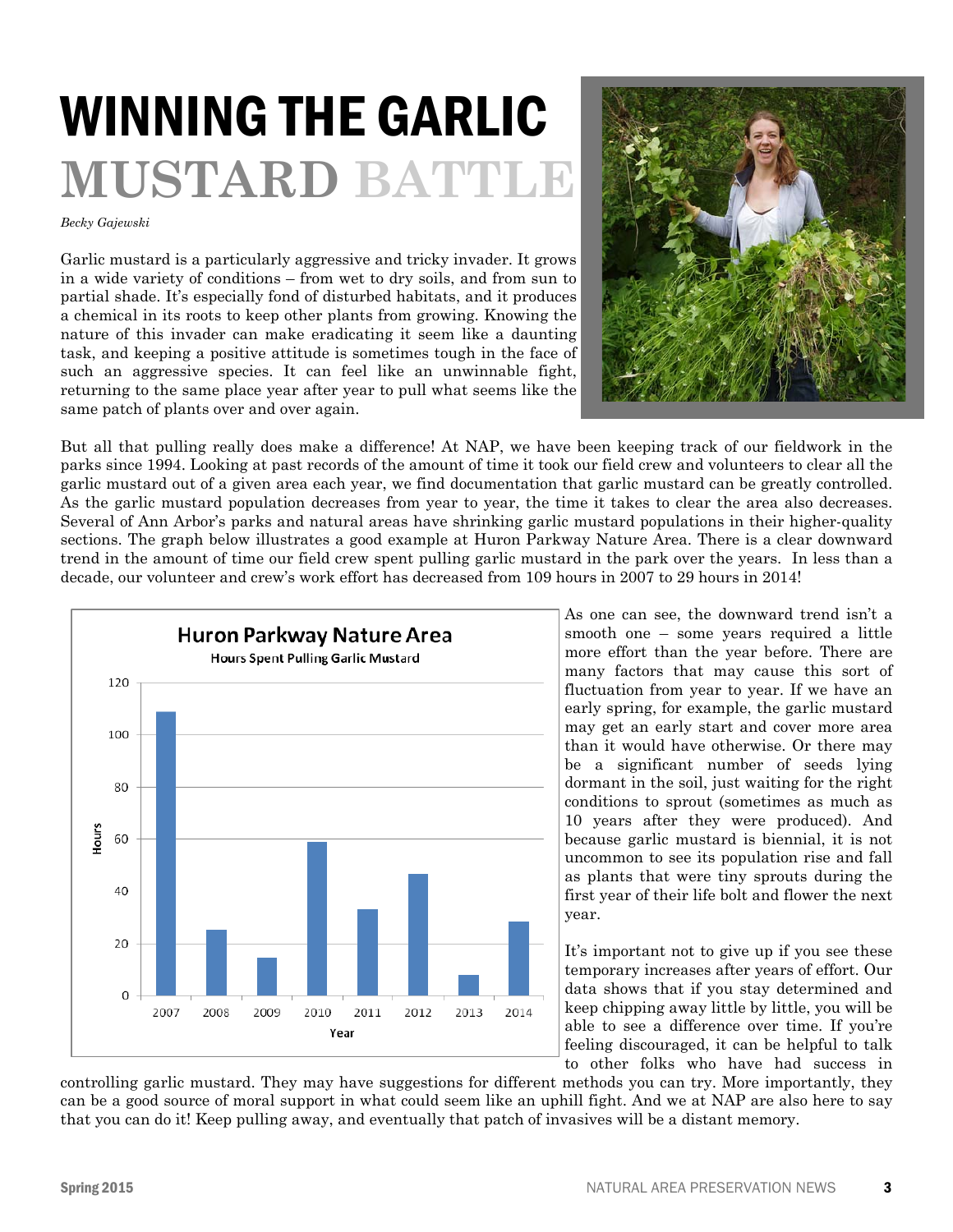

# **VOLUNTEER** STEWARDSHIP CALENDAR SPRING 2015

*Volunteers assist NAP in all aspects of our work. Community involvement is vital to the success of NAP's conservation and education efforts. Please join us for one of these events!* 

*For all of our Stewardship Workdays, please wear long pants and closed-toe shoes. Workdays are free and suitable for all ages. Minors must be accompanied by a guardian or have a signed release form. Contact NAP for release forms. Tools, snacks, and know-how provided.* 

# **KICK-OFFS AND TRAININGS** MARCH AND APRIL

*Please register for all Kick-offs and Trainings by contacting NAP at 734.794.6627 or NAP@a2gov.org. Most trainings may have indoor and outdoor portions, so please dress for the weather.*

#### Sunday, March 8 Salamander Survey Kick-off & Training Gallup Canoe Livery Eli Gallup Meeting Room 3000 Fuller Rd Noon to 2 p.m.

If you have a willingness to get muddy, please help us monitor salamander populations. Surveys are done three to six times in early spring. Please register by March 5.

#### Sunday, March 8 Frog & Toad Survey Kick-off & Training Gallup Canoe Livery Eli Gallup Meeting Room 3000 Fuller Rd 2:30 to 5 p.m.

Join us to monitor frog populations. No previous experience required; family-friendly! Surveys are done three to six times March through June. Please register by March 5.

## **STEWARDSHIP** NETWORK

## STEWARDS' CIRCLE

7:30 to 8:30 a.m. Second Tuesday of every month Bruegger's Bagels 709 N University Ave

Are you interested in learning more about how to care for natural areas? Then join the Stewardship Network's Huron Arbor cluster for an informal discussion on a monthly topic. Free and open to anyone interested.

**www.stewardshipnetwork.org**.

4 MATURAL AREA PRESERVATION NEWS **And the Contract of the Contract of Spring 2015** 

#### Saturday, March 21 Photo Monitoring Kick-off & Training NAP Office 3875 E. Huron River Dr 10 to 11:30 a.m.

Volunteer to take photos at specific locations to track the progress of restoration work. You must have your own digital camera. Join us for more details about this volunteer opportunity! Register by March 19.

#### Saturday, March 21 Workday Leader Training NAP Office 3875 E. Huron River Dr Noon to 5:30 p.m.

Interested in leading and/or coleading NAP workdays? This training will focus on ecological considerations, procedures, and tips to lead a successful event. Minimum age of 18. Register by March 19.

Tuesday, April 7 Breeding Bird Survey Kick-off Gallup Canoe Livery Eli Gallup Meeting Room 3000 Fuller Rd 7 to 8:30 p.m.

Some experience in bird identification is necessary. Sign up for your favorite park, pick up survey materials, and learn about the 2014 survey results. Please register by April 3.

Saturday, April 18 Turtle Steward Kick-off & Training Gallup Canoe Livery Eli Gallup Meeting Room 3000 Fuller Rd 2:30 to 5:30 p.m.

Learn turtle species ID, nest monitoring, and how to report observations. Please register by April 16.

#### Tuesday, March 10

This month's topic: Volunteer Engagement: The Psychology of Environmental Stewardship. Come prepared to ask questions and share your tips for establishing a volunteer base.

#### Tuesday, April 14

Discuss restoration challenges related to climate change, invasive species, and landscape fragmentation. Learn about establishing new species and which plants are most appropriate to face these challenges.

#### Tuesday, May 12

Amphibians and reptiles are currently facing a global extinction crisis. Come discuss ways you can help to make your own backyard or other lands conducive to these animals' well-being.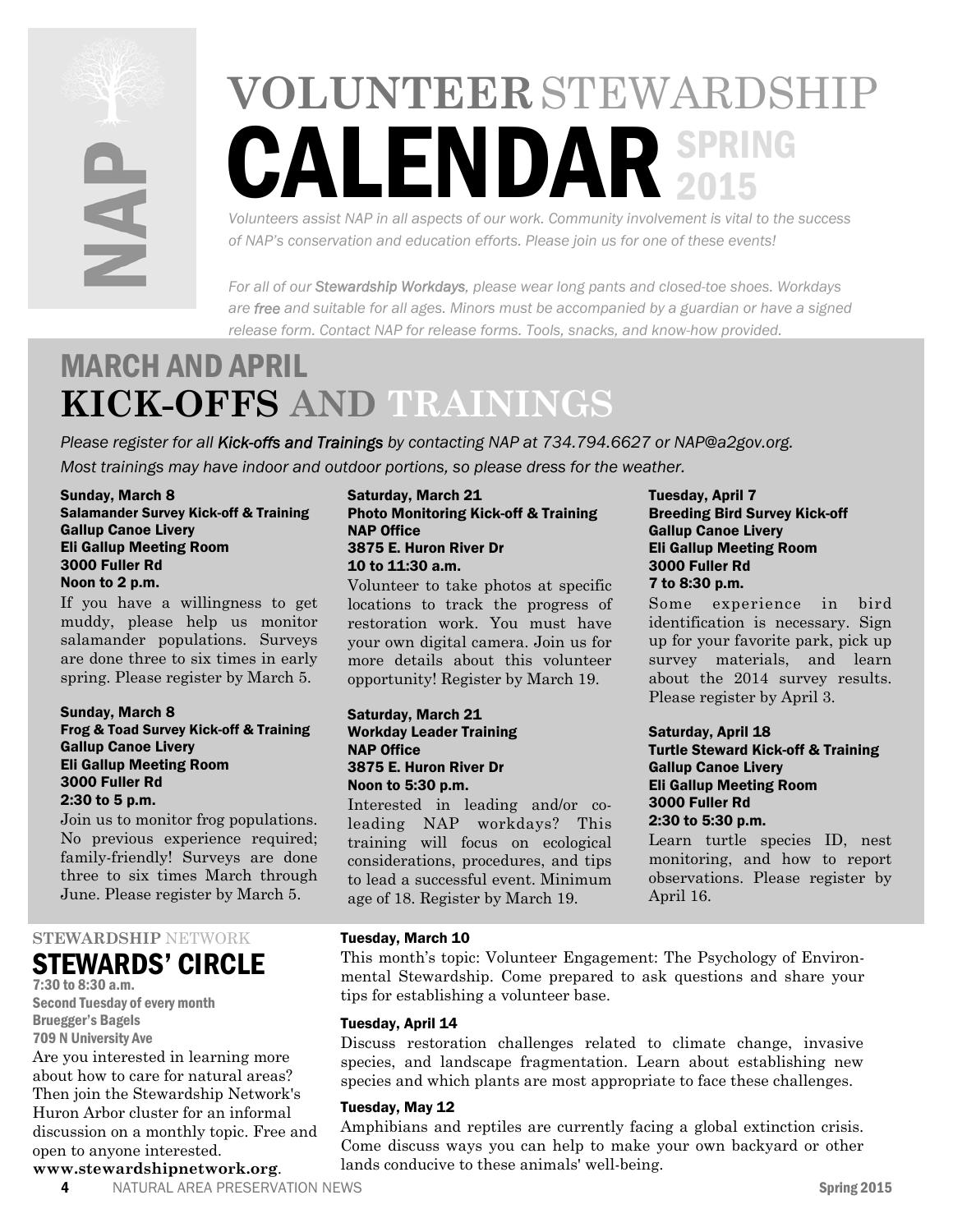#### Saturday, April 18 Earth Day Stewardship Workday Wurster Park 9 a.m. to noon

Bring friends and family out to pull garlic mustard, spruce up the park, and help to spread woodchips. Bring your plastic sleds to move woodchips. We'll also work on Wurster Park's Edible Garden. Please meet at the cul-de-sac on Edgewood Place off of West Davis Avenue.

#### Sunday, April 19 Earth Day Festival Leslie Science & Nature Center 1831 Traver Rd. Noon to 4 p.m.

This free, family-friendly event features activities and displays from local organizations. All ages welcome. For more information visit www.lesliesnc.org/a2earthday.

#### Saturday, April 25 Arbor Day Stewardship Workdays

#### Lakewood Nature Area 9 a.m. to noon

Celebrate Arbor Day in this 13 acre woodland by removing spring invasives and spreading woodchips to help keep the trails accessible. Bring your plastic sleds to help move woodchips. Meet at the Lakewood School parking lot, 344 Gralake Ave.

#### Hollywood Park 1 to 4 p.m.

This diverse mesic forest is the perfect place to celebrate Arbor Day! Bring friends and family out to combat garlic mustard and other spring invasive plants that threaten the growth of native foliage. Meet on Sequoia Parkway near Archwood Drive.

#### Mary Beth Doyle Park 1 to 4 p.m.

Tremendous progress has been made to increase the native habitat in this large preserve; help continue this effort! Plant native shrubs and pull garlic mustard. Please meet at the end of Verle Avenue, west off of Platt Road between Packard and Ellsworth.

## MAY

#### Saturday, May 2 Stewardship Workday Bird Hills Nature Area 9 a.m. to noon

Bird Hills is a great place to participate in stewardship activities! Come out to remove garlic mustard and other spring invasive plants. Meet us at the Bird Road park entrance, west of Huron River Drive (add'l parking at Barton Park).

#### Saturday, May 2 Stewardship Workday Keubler Langford Nature Area 1 to 4 p.m.

This park offers many of the same features as its neighbor Bird Hills: lush woodlands, dramatic ravines, and a diverse array of rare plants and wildflowers. Join us to remove invasive garlic mustard. Please meet at the entrance on Beechwood Drive north of Sunset Road.

#### Thursday, May 7 AADL Nature Hike Barton Nature Area 7 to 8:30 p.m.

Staff Ornithologist Dea Armstrong will lead you on a fascinating walk through Barton's old field habitat. This event is intended for all ages. Meet in the parking lot off Huron Drive just north of Bird Road.

#### Saturday, May 9 Garlic Mustard Weed-Out Day! 9 a.m. to noon

We need lots of hands to help pull Garlic Mustard at Argo, Cedar Bend, Dolph, Miller, and Ruthven Nature Areas. See page 8 for more information!

#### Saturday, May 16 Downtown Blooms Day and Adopt-A-Park Kickoff 9 a.m. to noon

Plant flowers in neighborhood parks and the downtown area. This is a fun opportunity for the whole family! To pre-register or for more information call Adopt-A-Park at 734.794.6627.

#### Sunday, May 17 Stewardship Workday Leslie Woods Nature Area 9 a.m. to noon

Tremendous progress has been made to increase the native habitat in these woods- help continue this effort! Join us in removing invasive garlic mustard and other spring invasive plants to give native plants a chance to thrive. Meet at the end of Upland Drive, north of Plymouth Rd.

#### Sunday, May 17 Stewardship Workday Bluffs Nature Area 9 a.m. to noon

Perched high atop a ridge, Bluffs Nature Area offers stunning views of the Huron River and downtown Ann Arbor. Help remove garlic mustard, dame's rocket, and other spring invasive plants that threaten the native habitats of this natural area. Meet at the entrance on Sunset Rd.

#### Sunday, May 17 Stewardship Workday Oakridge Nature Area 1 to 4 p.m.

There are over 100 native species found in this valuable, eight acre oak -hickory woodland. Help remove garlic mustard, dame's rocket, and other spring invasive plants. Please meet at the SW corner where Huron Parkway and Glazier Way intersect.

#### Saturday, May 30 Stewardship Workday Huron Parkway Nature Area 9 a.m. to noon

Bring friends and family out to support the beautiful native plants of this park by hand pulling garlic mustard and other invasive plants. Please meet at 3470 Woodland Drive.

#### Saturday, May 30 Stewardship Workday Furstenberg Native Garden 9 a.m. to noon

Help us weed and preserve this native garden amidst the 38 acres of Furstenberg Nature Area. You'll learn a lot about native plants from Park Steward and Master Gardener Aunita Erskine. Meet in the parking lot off Fuller Road, across from Huron High School.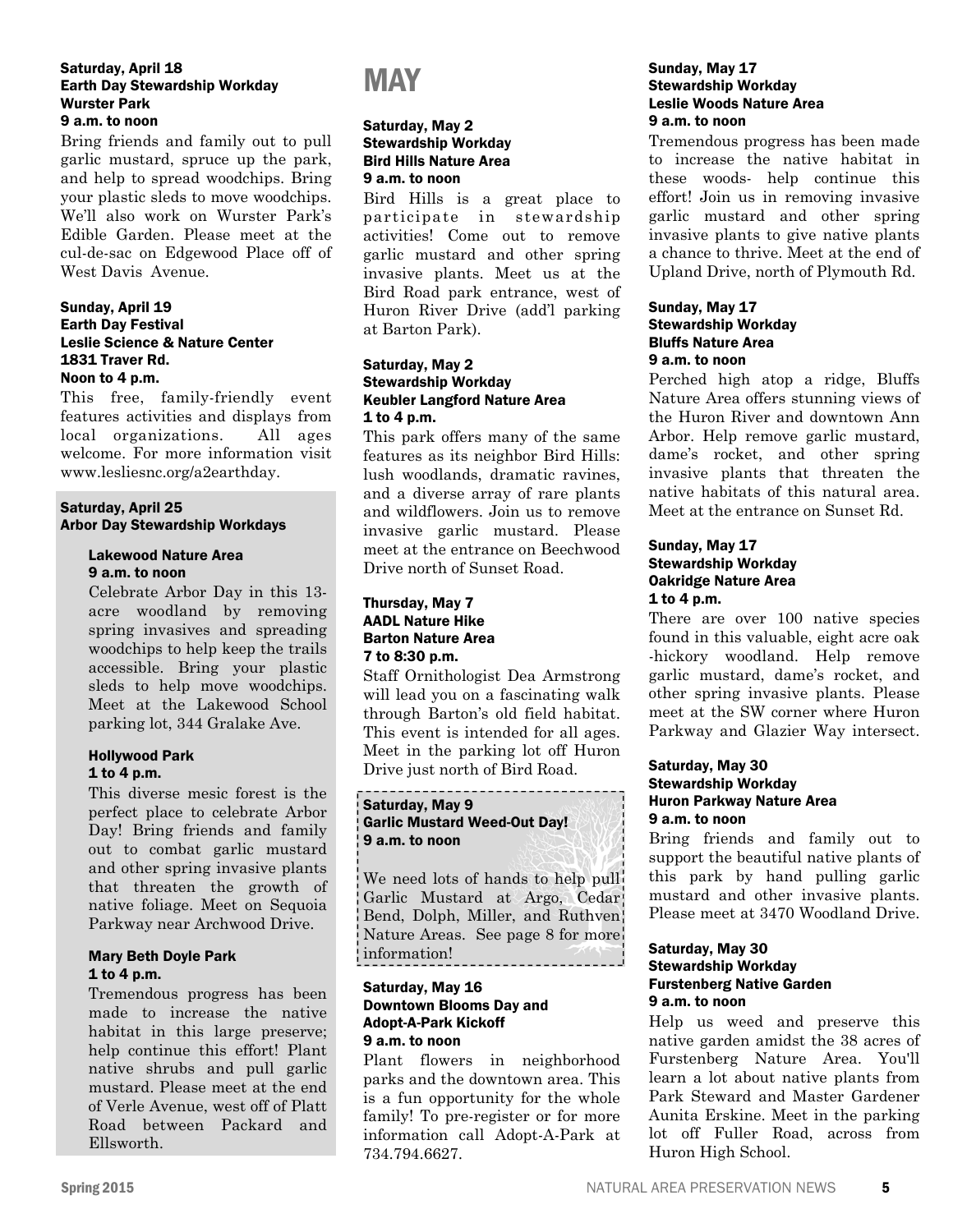CONTINUED FROM PAGE 1

Oakridge Nature Area

If you have ever explored Oakridge (and I encourage you to do so if you haven't), you may have noticed the large, invasive honeysuckle that has colonized the stream banks and consequently gave little thought to the wetland just a short distance away. Even if your

water chemistry, namely it is pH neutral and contains a high amount of dissolved minerals relative to other wetland types. Typically dominated by grasses and sedges, the Oakridge fen is no exception

invasive plants, but by bringing neighborhood attention to the park and sharing with others the importance of protecting and restoring our limited natural areas. Focusing primarily on invasive species removal, Gerstein also would like Oakridge "to look cared for," and her hard work is truly telling of how much a difference one person can make in his/her community.

After just one visit to Oakridge, I was completely sold on its beauty and importance in our community.

eye tends to naturally find c o m m o n i n v a s i v e shrubs, I ask you to look at the big picture and observe all of the w o n d e r f u l f e a t u r e s Oakridge has to offer. Not only are the stream and the fen great places to o b s e r v e wildlife, but O a k r i d g e offers a wide array of 119



With an a l m o s t "untouched" appeal (there are no marked trails w i t h i n Oakridge), it is as if I had been far r e m o v e d from the b u s t l i n g intersection with only a faint, muffled sound of n e a r b y p a s s i n g traffic. In my relatively short venture through this

*Oakridge Nature Area in winter* 

native plant species. Given its great diversity and somewhat secluded location, this natural area in the heart of Ann Arbor is an excellent excuse for getting outside, exploring the woods, and connecting with nature.

In order to combat the invasive species that threaten the diverse native plant life at Oakridge, Park Steward Leonore Gerstein has dedicated many hours to clearing the area of thick invasive shrubbery, and even hosting her own workdays with individuals from a nearby neighborhood. Gerstein has begun to transform this natural area not only by removing area, I found several animal tracks pressed into the dark soils, large vines winding all around making it difficult to find where they begin and end, and a subtle yet calming sound of water making its way along the creek. From this experience alone, I have decided not to be blinded by my everyday commute and errands to the diverse and special places that reside on the sides of roads, even within my own neighborhood. I encourage you to do the same: take time to seek out natural areas such as Oakridge that are surely waiting to be noticed for their diversity, ecological importance and unmistakable beauty.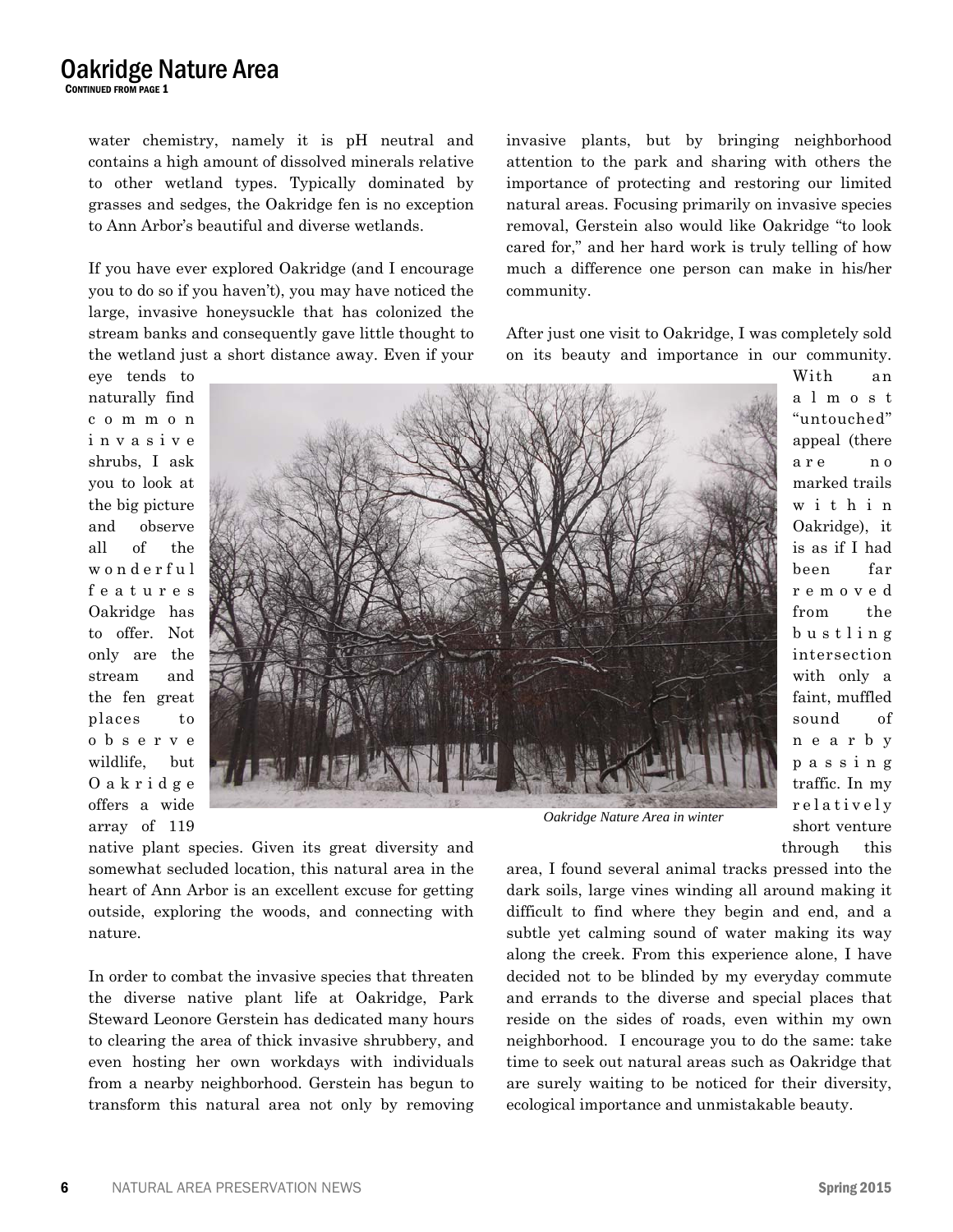# **NAPpenings**



## Society for Ecological Restoration Midwest-Great Lakes Chapter GREAT LAKES Annual Meeting 2015

The 2015 Annual Meeting of the Midwest-Great Lakes SER Chapter, Cultivating Ecological Restoration within Human Dominated Landscapes, will be held at the Chicago Botanical Garden in Glencoe, Illinois from March 27 to March 29, 2015. Visit their website at:

www.chapter.ser.org/midwestgreatlakes/currentmeeting



# **STAFF** UPDATES

# FAREWELL...



## Quentin Turner Adopt-A-Park Coordinator

My year working for NAP has been such a formative experience for my life. I have learned much about

volunteerism, being a professional and the natural world. I will carry these lessons with me throughout all my future endeavors. I will miss so many things about being the Adopt-A-Park Coordinator but what I will miss the most are the passionate and knowledgeable volunteers of the Adopt-A-Park program. It has been great getting to know you all and I wish you the best headed into the spring. Thank you and farewell!



## Kristen Schotts Field Crew

I had a good time interning and working at NAP. It was nice to be surrounded by likeminded, nature-loving people. I'll miss the field crew,

but I'm sure I'll be back from time to time to do my share of volunteering.

## Welcome, new Park Stewards!

Jason Tallant *Ruthven Nature Area* 

Jonathan Parker *Molin Nature Area* 

Brooks Curtis *Bird Hills Nature Area* 

### Thank you!

*Many thanks to the groups who volunteered with NAP recently. We could not make such a difference without you!* 

| Americorp                    | St. Mary's Student Parish     |
|------------------------------|-------------------------------|
| Dicken Elementary School     | Team Red, White, and Blue     |
| <b>Emerson Middle School</b> | UM Alpha Phi Omega            |
| EMU Delta Zeta               | UM Circle K                   |
| <b>EMU</b> Vision            | UM Econ 108                   |
| Envirodems                   | UM Environment 201            |
| Foundation for the Interna-  | UM Lambda Theta Phi           |
| tional Relief of Chil-       | UM Law School                 |
| dren                         | UM School of Information      |
| Greenhills 8th Grade         | UM Sigma Gamma Rho            |
| Huron High School Key        | <b>UM</b> Triangle Fraternity |
| Club                         | Youth Volunteer Corp          |
| Pioneer High School Inter-   |                               |
| act Club                     |                               |

### Giant Hogweed or Cow Parsnip?

Each year we receive reports of suspected infestations of giant hogweed in our parks. To date, we have investigated each and every report and they have all been cases of misidentified native cow parsnip. Here are a few tips to tell them apart:

| <b>Giant Hogweed</b>                                          | <b>Cow Parsnip</b>                             |
|---------------------------------------------------------------|------------------------------------------------|
| Umbrella-shaped flower                                        | Flat-topped flower                             |
| 50+ rays per flower cluster                                   | <30 rays per flower cluster                    |
| Green stem with purple<br>splotches and coarse<br>white hairs | Green stem and ridged<br>with fine white hairs |

For more identification tips, watch this video from the Invasive Species Council of Metro Vancouver http://tinyurl.com/ HogweedVsParsnip. Please note, both Cow Parsnip and Giant Hogweed can cause burns, so it's best to avoid touching either of these giant *Apiaceae*.



*Photo of Cow Parsnip courtesy of Prairie Moon Nursery.*